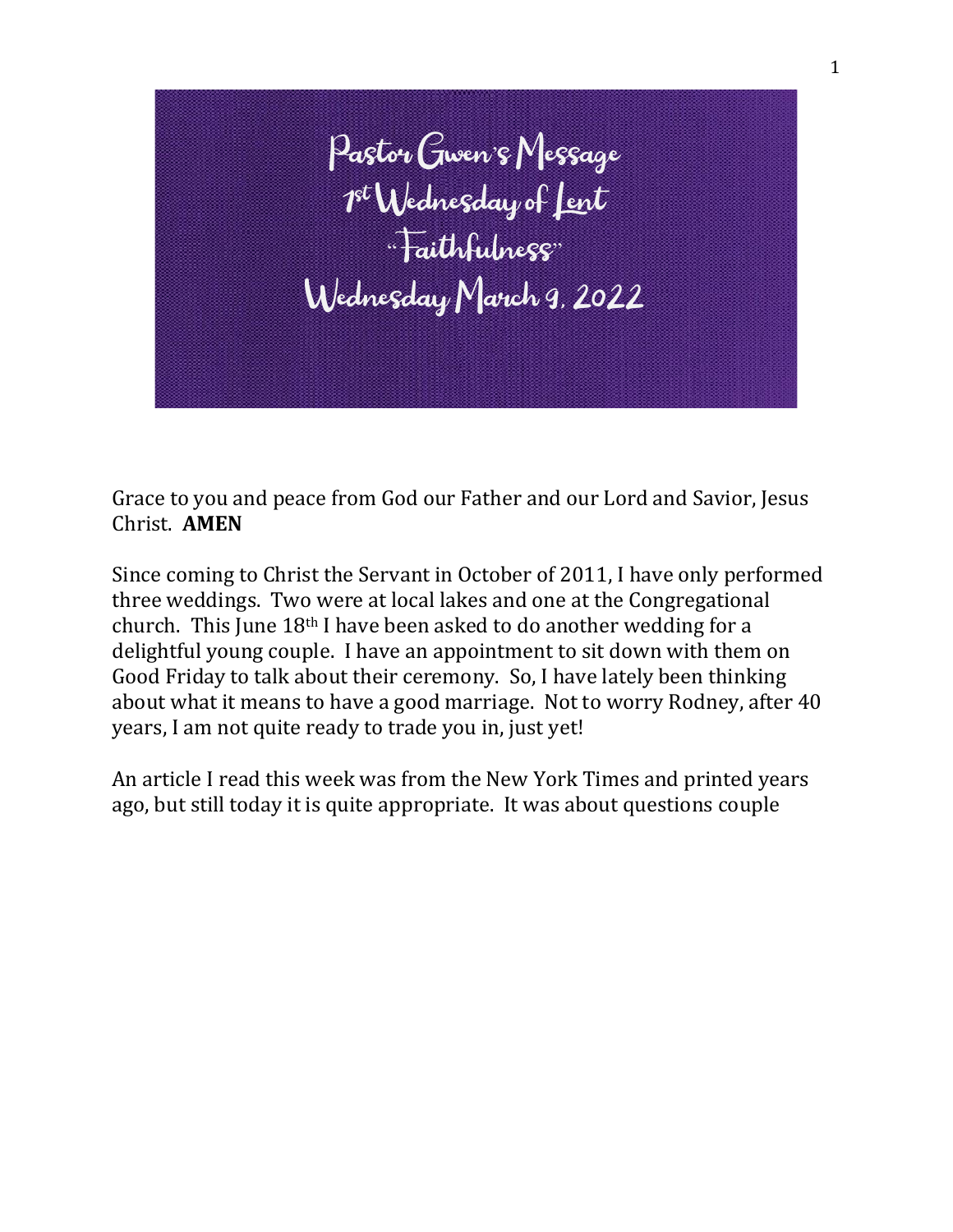should ask before getting married. Some of the questions were obvious and some not.

> *What does my family do that annoys you? Do we want to have children or not? Who would be their primary care giver? If we have a TV in our bedroom who gets the remote? Would we be prepared to move if one of us get an amazing job offer out of town? How will the chores in our household be managed? Do we know what spiritual beliefs each other has? Will our children be raised in the church?*

All these questions have various subject matter but really boil down to power, control, and authority. In a marriage, it is important to figure out who has the power, in what situations and how is it going to be exercised. I think it is true that in most relationships we do not want to be pushed around and abused. And to make sure that does not happen, we often try to exert power over others so as not to be bullied or hurt.

In a marriage as in any good relationship there is also a little thing called faithfulness. Faithful to the marriage vows, faithful to each other and your situation.

I read a good story this week as I was studying for this message told by Pastor Mary Erickson.

A husband and wife both found themselves unemployed. Day after day they pounded the pavement to look for new jobs. Meanwhile, they pinched their pennies to stretch their funds. One evening, the man came home, and he found his wife wearing a dress he had never seen before. "Is that a new dress?" he asked.

The wife blushed and stuttered, "Yes, honey, it is. I-I-I- bought it today." "Why on earth would you buy a new dress? You know we don't have any income!"

"I know." She said, "I was downtown to apply for a job there. And I passed by the window of Sharon's Dress Shop. And there was this dress hanging in the window, and it was so cute. I thought there was no harm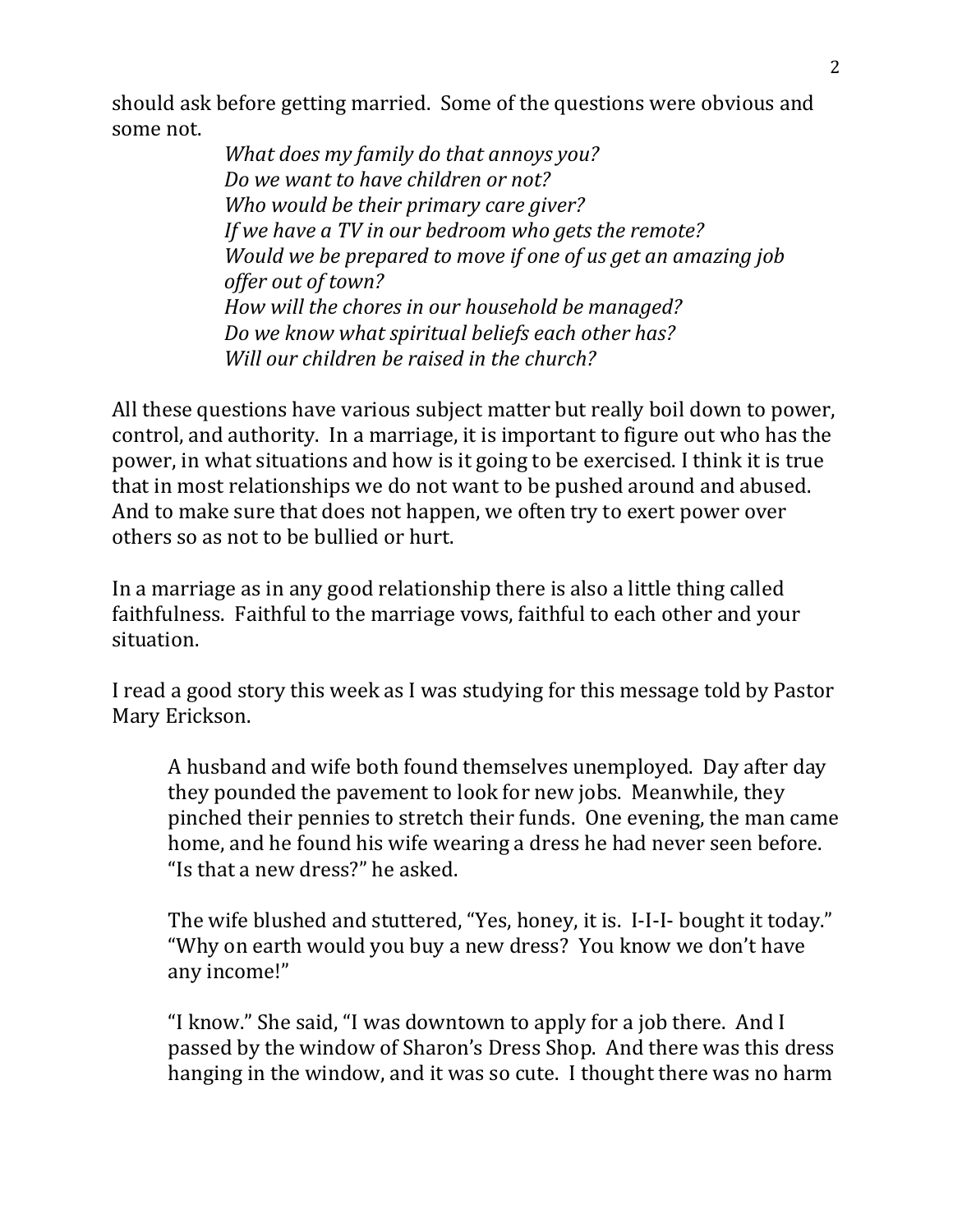in trying it on. So, I went inside, I tried it on, and it fit so perfectly. It is like Satan was sitting on my shoulder, urging me to buy the dress."

Her husband said, "When that happens, you need to tell the devil, 'Satan, get behind me!" "That is exactly what I did!" she replied. "But then Satan said, 'You know, it looks great from back here too!"

Ah temptations come in all sorts of shapes and sizes. It is only through faithfulness in the goodness of God that we can squelch the power the world tells us to aspire too. So, faithfulness to each other and our promises, is not just important in human relationships but also in the one that we have with our God.

In our reading for tonight, we have the devil tempting Jesus repeatedly in several ways. Jesus is offered power by the Devil and he says, "No", instead trusting in God's way, being faithful to His Father in Heaven. Denying the Devils way of grabbing the world around the neck, thinking big, taking charge, and going straight to the top, all worldly ways, Jesus has a better way. That is to love and trust God, following the path set before Him and setting his eyes on Jerusalem and the old rugged cross.

When we are tempted to not follow the ways of our creator, the devil wins. And temptation can come in attractive packages. Sometimes they look good, even righteous. I would love to be able to change stones into bread to feed all the hungry children in this town, heck to feed all the hungry in the world. But that is not a power that God has given me. Yet, I could be tempted at such an invitation.

Jesus faced the temptation to control, command and dominate by depending upon God alone who speaks through Scripture. God, with the power to create the heavens and the earth, gives Jesus the ability to give up that power, and to become powerful, paradoxically in weakness. Make sense? Jesus chose the power of compassion, love, and faithfulness instead. And folks that is our message too. And so is the Christian life we are asked to live. A different kind of power.

Those kind of faithful people are the ones I want to surround myself with. They are people who make a difference in the lives of others. They are faithful